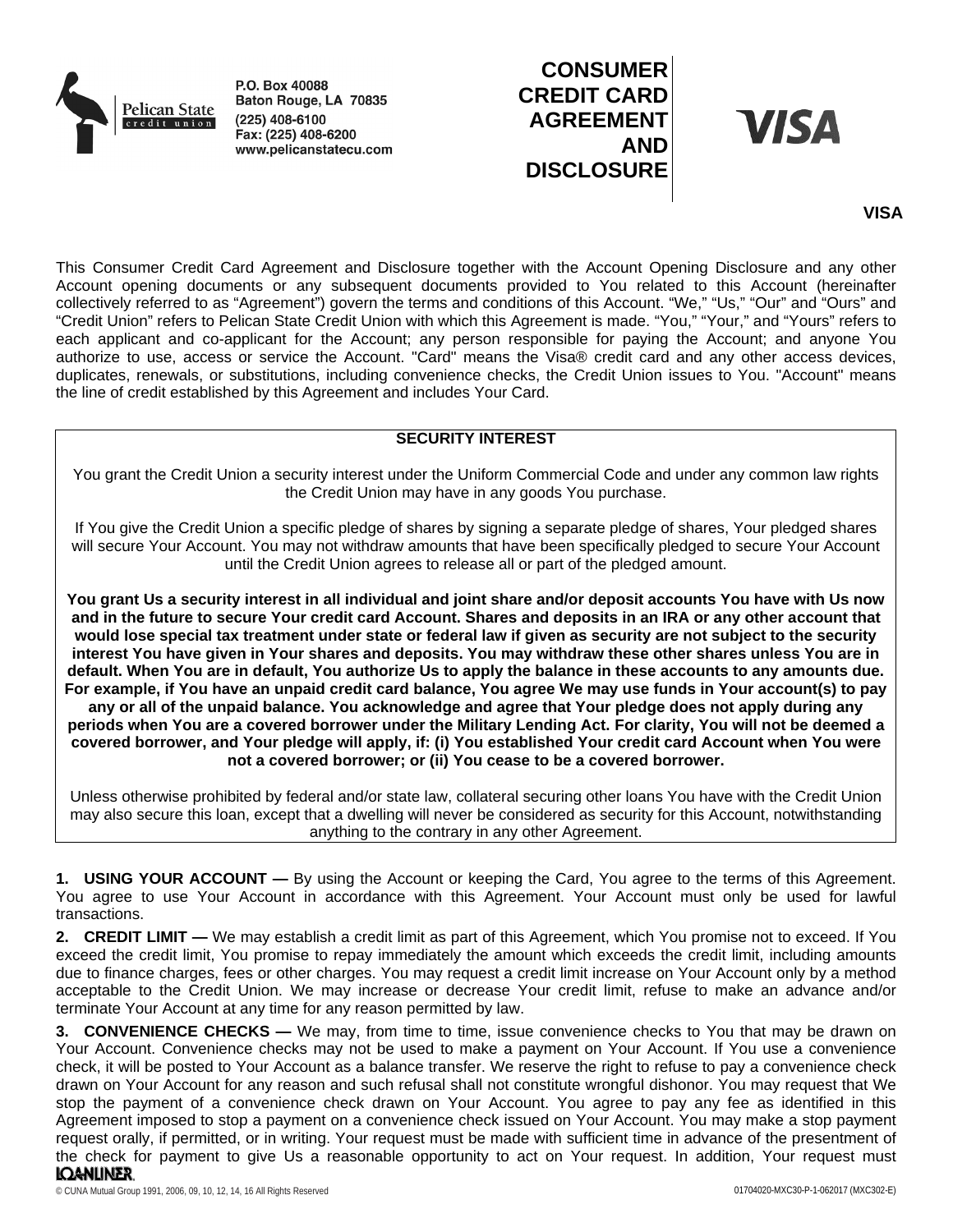accurately describe the check including the exact Account number, the payee, any check number that may be applicable, and the exact amount of the check. If permitted, You may make a stop payment request orally but such a request will expire after 14 days unless You confirm Your request in writing within that time. Written stop payment orders are effective only for six months and may be renewed for additional six month periods by requesting in writing that the stop payment order be renewed. We are not required to notify You when a stop payment order expires.

If We re-credit Your Account after paying a check over a valid and timely stop payment order, You agree to sign a statement describing the dispute with the payee, to assign to Us all of Your rights against the payee or other holders of the check and to assist Us in any legal action.

You agree to indemnify and hold Us harmless from all costs and expenses, including attorney's fees, damages, or claims, related to Our honoring Your stop payment request or in failing to stop payment of an item as a result of incorrect information provided to Us or the giving of inadequate time to act upon a stop payment request. Note: A convenience check is not a check as that term is defined under the Uniform Commercial Code. It is an advance from Your credit card Account with Us and Your stop payment rights are provided under this Agreement with Us.

**4. REPAYMENT —** You promise to repay all amounts You owe under this Agreement. Your promise to repay includes all transactions made to Your Account by You or anyone You authorize to use Your Account as well as all interest charges and fees.

For each billing period, You must pay at least the Minimum Payment Due by the Payment Due Date.

The Minimum Payment Due is 1.50% of Your total New Balance, or \$25.00, whichever is greater, plus any amount past due and any amount by which You have exceeded Your applicable credit limit. If Your total New Balance is less than \$25.00, then Your Minimum Payment Due is the amount of the total New Balance.

You may pay more frequently, pay more than the Minimum Payment Due or pay the total New Balance in full.

If You make extra or larger payments, You are still required to make at least the Minimum Payment Due each month Your Account has a balance (other than a credit balance). The Credit Union may delay replenishing Your credit limit until the date the payment is posted or the Credit Union confirms the payment has cleared.

Your payment of the required Minimum Payment Due may be applied to what You owe the Credit Union in any manner the Credit Union chooses, as permitted by applicable law. If You make a payment in excess of the required Minimum Payment Due, the Credit Union will allocate the excess amount first to the balance with the highest annual percentage rate ("APR") and any remaining portion to the other balances in descending order based on applicable APR, unless otherwise prescribed by applicable law. We may accept checks marked "payment in full" or with words of similar effect without losing any of Our rights to collect the full balance of Your Account with Us.

**5. INTEREST AND FINANCE CHARGES —** We will begin charging You interest on purchases on the date the transaction is posted to Your Account. We will begin charging You interest on cash advances and balance transfers on the date of the transaction or the first day of the billing cycle in which the transaction is posted to Your Account, whichever is later (transaction date). However, We will not charge You any interest on new purchases if Your Account had a zero or credit balance at the beginning of that billing cycle, or You paid the entire new balance on the previous cycle's billing statement by the Payment Due Date of that statement. To avoid an additional finance charge on the balance of Your Account, You must pay the entire new balance on the billing statement by the Payment Due Date of that statement.

## **How We Calculate Your Balance:**

Interest charges on Your Account are calculated separately for purchases, balance transfers and cash advances ("Transaction Type"). We figure the interest charge for each Transaction Type by applying the periodic rate to each corresponding "average daily balance." To get the "average daily balance" for a Transaction Type We take the beginning balance for that Transaction Type each day, add any new transactions of that type, and subtract any unpaid interest or other finance charges and any applicable payments or credits. This gives Us the daily balance for each Transaction Type. Then, for each Transaction Type, We add up all the daily balances for the billing cycle and divide each total by the number of days in the billing cycle. This gives Us the "average daily balance" for each Transaction Type.

**6. FEES —** In addition to the periodic rate, additional fees may be imposed on Your Account. If applicable to Your Account, the fee amounts and explanations are disclosed on the Account Opening Disclosure accompanying this Agreement.

**7. FOREIGN TRANSACTIONS —** Purchases and cash advances made in foreign currencies will be debited from Your Account in U.S. dollars. The exchange rate between the transaction currency and the billing currency used for processing international transactions is a rate selected by Visa from a range of rates available in wholesale currency markets for the applicable central processing date, which rate may vary from the rate Visa itself receives or the government-mandated rate in effect for the applicable central processing date. The exchange rate used on the processing date may differ from the rate that would have been used on the purchase date or cardholder statement posting date.

A fee (finance charge) will be charged on all transactions completed in a foreign currency. All fees are calculated based on the transaction amount after it is converted to U.S. dollars. These fees are charged except where excluded. The Foreign Transaction Fee is set forth on the Disclosure accompanying this Agreement.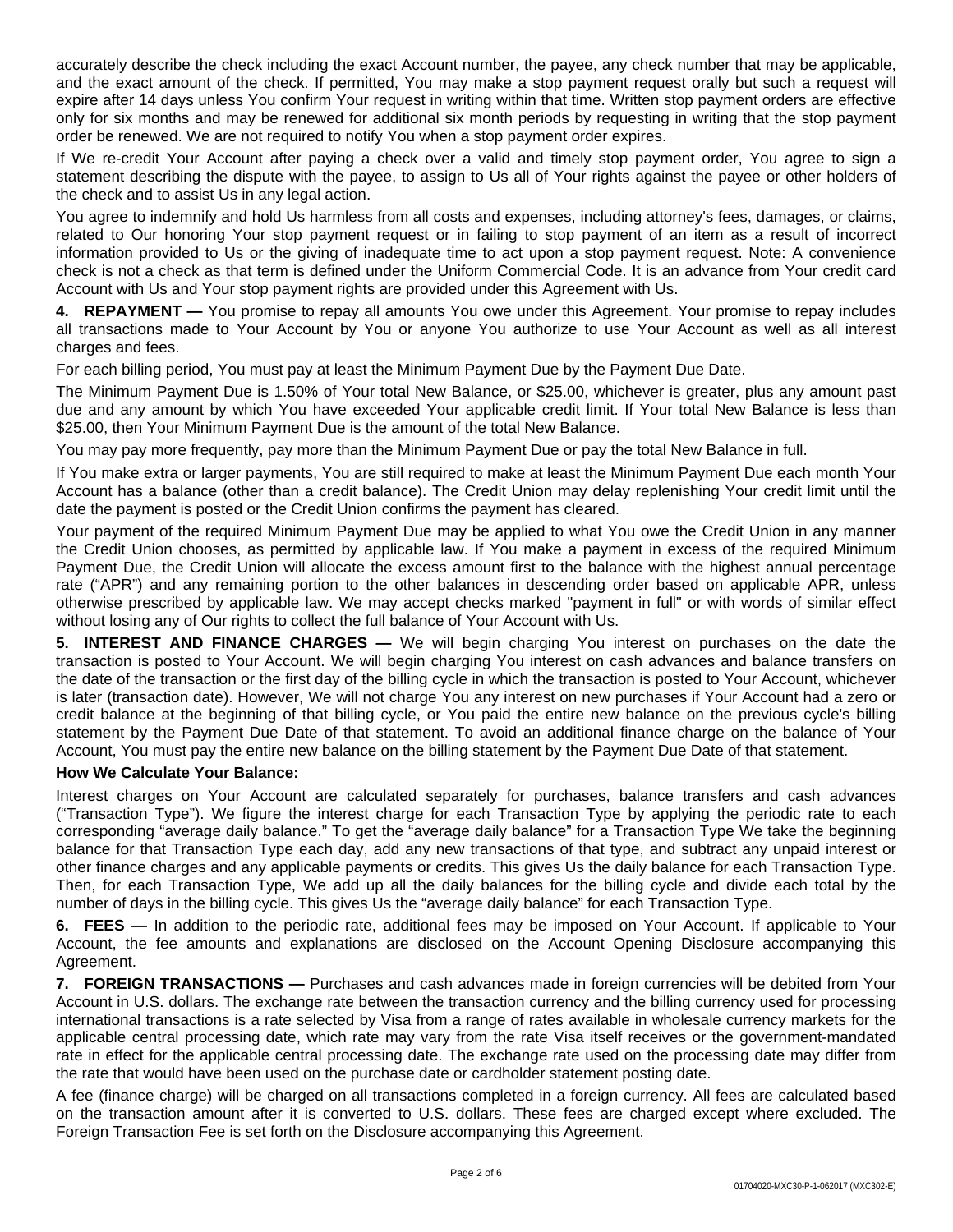**8. AUTHORIZATIONS —** We do not guarantee authorization of a transaction, either by Us or by a third party, even if You have sufficient credit available. You agree that We will not be liable for failing to give an authorization. We also reserve the right to limit the number of transactions that may be approved in one day. We reserve the right to deny certain transactions for any reason and at Our sole discretion, including for default, suspected fraudulent or unlawful activity, internet gambling or any indication of increased risk related to the transaction or the Account. You agree that We have no requirement to notify You of the specific reason We denied a transaction. If We detect unusual or suspicious activity, We may suspend Your credit privileges until We can verify the activity, or We may close the Account.

**9. PREAUTHORIZED CHARGES —** If You default, if the Card is lost or stolen, or We change the Account for any reason, We may suspend automatic charges with third party vendors. If preauthorized charges are suspended, You are responsible for making direct payment for such charges until You contact the third party to reinstate the automatic charges.

**10. DEFAULT —** You will be in default under this Agreement if You fail to pay the Minimum Payment Due by its Payment Due Date; pay by a check or similar instrument that is not honored or that We must return because it cannot be processed; pay by automatic debit that is returned unpaid; make any false or misleading statements in any credit application or credit update; file for bankruptcy; or die. You will also be in default if You fail to comply with the terms of this Agreement or any other Agreement You have with Us.

If You default, We may close Your Account and require You to pay any unpaid balance immediately, subject to applicable law. In this Agreement and on Your Credit Card Application, You gave Us a security interest in all individual or joint share and/or deposit accounts with the Credit Union and authorized Us, if You defaulted, to apply the balance in these accounts to any amounts due. You agree We may rely on Your agreement and authorization to, upon Your default, apply any balance to any amounts due on Your Account.

**11. LIABILITY FOR UNAUTHORIZED USE-LOST/STOLEN CARD NOTIFICATION —** If You notice the loss or theft of Your credit card or a possible unauthorized use of Your Card, You should write to Us immediately at P.O. Box 40088, Baton Rouge, LA, 70835 or call Us at 800-351-4877, seven days a week 24 hours a day.

You will not be liable for any unauthorized use that occurs after You notify Us. You may, however, be liable for unauthorized use that occurs before Your notice to Us. You will have no liability for unauthorized use unless You are found to be fraudulent or negligent in the handling of Your Account or Card. In any case, Your liability for unauthorized transactions will not exceed \$50.

**12. CHANGING OR TERMINATING YOUR ACCOUNT —** As permitted by law, the Credit Union may change the terms of this Agreement and any attached Disclosure from time to time. Notice of any change will be given in accordance with applicable law. To the extent permitted by law, changes to the Agreement may apply to Your existing account balance as well as to future transactions.

**Arizona, California, Idaho, Louisiana, New Mexico, Nevada, Texas, Washington, and Wisconsin Residents -** Either You, Your spouse or the Credit Union may terminate this Agreement at any time, but termination by You, Your spouse or the Credit Union will not affect Your obligation to pay the account balance plus any finance and other charges You or Your spouse owe under this Agreement. Your obligation to pay the account balance plus any finance and other charges You owe under this agreement are subject to all applicable laws and regulations regarding repayment requirements. The Card or Cards You receive remain the property of the Credit Union and You must recover and surrender to the Credit Union all Cards upon request or upon termination of this Agreement whether by You or the Credit Union.

**Residents of all other states -** Either You or the Credit Union may terminate this Agreement at any time, but termination by You or the Credit Union will not affect Your obligation to pay the account balance plus any finance and other charges You owe under this Agreement. Your obligation to pay the account balance plus any finance and other charges You owe under this agreement are subject to all applicable laws and regulations regarding repayment requirements. The Card or Cards You receive remain the property of the Credit Union and You must recover and surrender to the Credit Union all Cards upon request or upon termination of this Agreement whether by You or the Credit Union.

**13. AUTHORIZED USERS —** Upon Your request, We may issue additional Cards for authorized users that You designate. You must notify Us in writing of any termination of an authorized user's right to access Your Account. Your notice must include the name of the authorized user and Your Account number and/or any subaccount number issued to the authorized user along with the authorized user's Card and any convenience or other access checks issued to the authorized user. If You cannot return the authorized user's Card or access checks and if You request Your Account to be closed, We will close Your Account and You may apply for a new Account. Alternatively, We may, at Our sole discretion, issue You a new Account number and a new Card.

**14. CREDIT REPORTS AND NOTICE OF NEGATIVE INFORMATION —** You authorize the Credit Union to obtain credit reports and any other information We may need to verify Your identity and use of the Account when opening Your Account and for any update, increase, renewal, extension, collection or review of Your Account. You authorize the Credit Union to disclose information regarding Your Account to credit bureaus and creditors who inquire about Your credit standing. We may report information about Your Account to credit bureaus. Late payments, missed payments, or other defaults on Your Account may be reflected on Your credit report.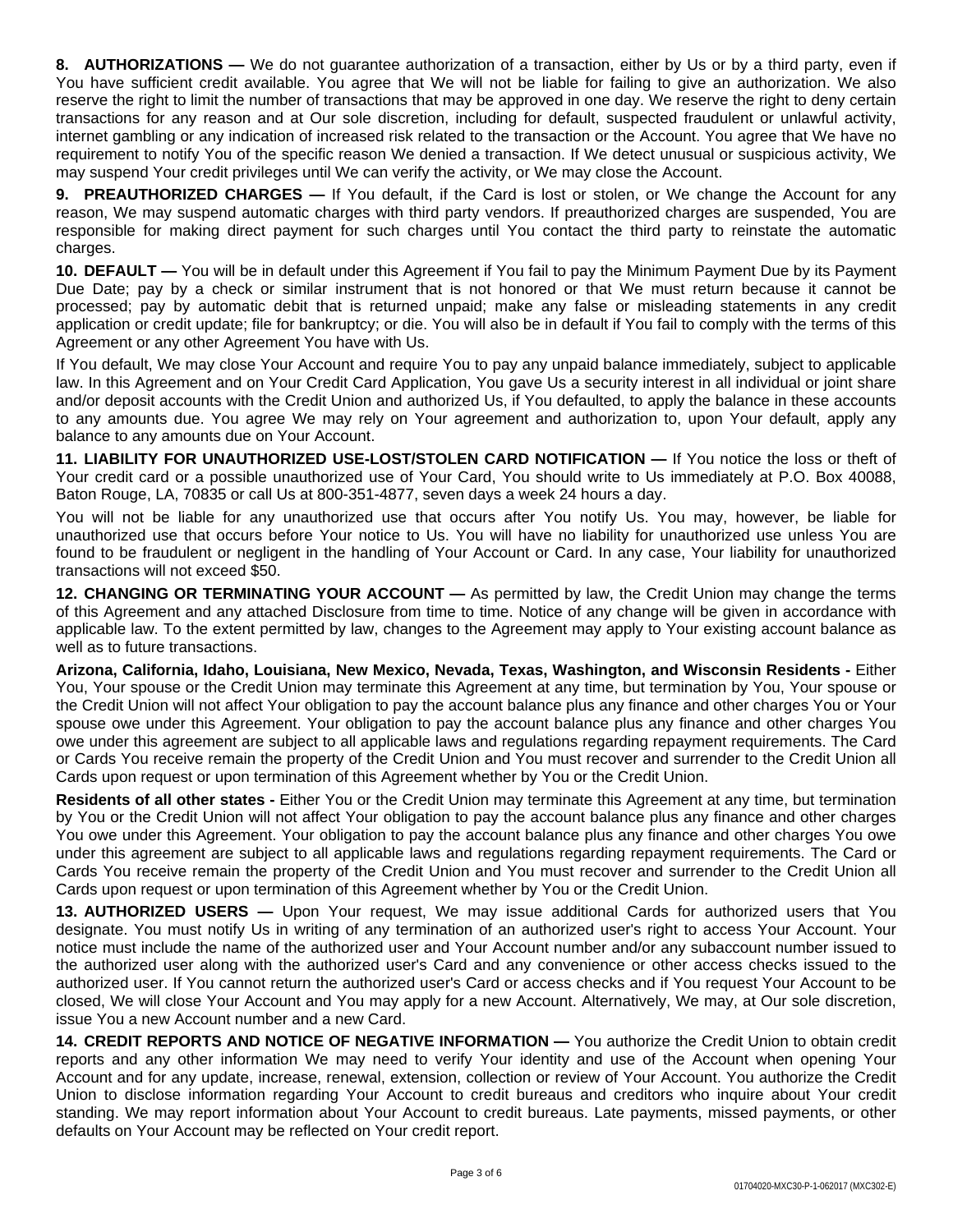**15. JOINT ACCOUNTS —** If this is a joint Account, each of You will be individually and jointly responsible for paying all amounts owed under this Agreement. This means that the Credit Union can require any one of You individually to repay the entire amount owed under this Agreement. Each of You authorizes the other(s) to make transactions on the Account individually. Any one of You may terminate the Account and the termination will be effective as to all of You.

**16. EFFECT OF AGREEMENT —** This Agreement is the contract which applies to all transactions on Your Account even though the sales, cash advances, credit or other slips You sign or receive may contain different terms.

**17. SEVERABILITY AND FINAL EXPRESSION —** This Agreement is the final expression of the terms and conditions of Your Account. This written Agreement may not be contradicted by evidence of any alleged oral Agreement. Should any part of this Agreement be found to be invalid or unenforceable, all other parts of this Agreement shall remain in effect and fully enforceable to the fullest extent possible under this Agreement.

**18. ILLEGAL TRANSACTIONS PROHIBITED —** You agree that You will not use Your Card for any transaction, including any type of electronic gambling transaction through the Internet, that is illegal under applicable federal, state, or local law.

Even if You use Your Card for an illegal transaction, You will be responsible for all amounts and charges incurred in connection with the transaction. This paragraph shall not be interpreted as permitting or authorizing any transaction that is illegal.

**19. APPLICABLE LAW —** The terms and enforcement of this Agreement shall be governed by federal law and the law of Louisiana.

**20. ENFORCING THIS AGREEMENT —** We can delay in enforcing or fail to enforce any of Our rights under this Agreement without losing them.

**21. COLLECTION COSTS —** If We refer collection of Your Account to a lawyer who is not Our salaried employee, You are liable for any reasonable attorney's fees We incur, plus the costs and expenses of any legal action, as further disclosed on this Agreement, or to the extent allowed by law.

**22. ASSIGNMENT —** We may assign any or all of Our rights and obligations under this Agreement to a third party.

**23. CALIFORNIA RESIDENTS —** A married applicant may apply for a separate Account. Applicants: 1) may, after credit approval, use the credit card Account up to its credit limit; 2) may be liable for amounts extended under the plan to any joint applicant. As required by law, You are hereby notified that a negative credit report reflecting on Your credit record may be submitted to a credit reporting agency if You fail to fulfill the terms of Your credit obligations.

24. FLORIDA RESIDENTS — You (borrower) agree that, should We obtain a judgment against You, a portion of Your disposable earnings may be attached or garnished (paid to Us by Your employer), as provided by Florida **and Federal law.**

**25. MARYLAND RESIDENTS —** To the extent, if any, that Maryland law applies to Your Account, We elect to offer Your Card Account pursuant to Title 12, Subtitle 9 of the Maryland Commercial Law Article.

**26. MISSOURI RESIDENTS — Oral Agreements or commitments to loan money, extend credit or to forbear from** enforcing repayment of a debt including promises to extend or renew such debt are not enforceable. To protect **You (borrower(s)) and Us (creditor) from misunderstanding or disappointment, any Agreements We reach covering such matters are contained in this writing, which is the complete and exclusive statement of the Agreement between Us, except as We may later agree in writing to modify it.**

**27. NEW YORK RESIDENTS —** We may obtain a credit report in connection with this Account, including for any review, modification, renewal or collections associated with this Account. Upon Your request, You will be informed whether such report was requested and, if so, the name and address of the consumer reporting agency furnishing the report. New York residents may contact the New York State Banking Department at 800.342.3736 or www.dfs.ny.gov to obtain a comparative listing of credit card rates, fees and grace periods.

**28. OHIO RESIDENTS** — The Ohio laws against discrimination require that all creditors make credit equally available to all creditworthy customers and that credit reporting agencies maintain separate credit histories on each individual upon request. The Ohio Civil Rights Commission administers compliance with this law.

**29. SOUTH DAKOTA RESIDENTS —** If You believe there have been any improprieties in making this loan or in the lender's loan practices, You may contact the South Dakota Division of Banking at 1601 N. Harrison Ave, Suite 1, Pierre, SD 57501, or by phone at 605.773.3421.

**30. WISCONSIN RESIDENTS —** If You are married, please contact Us immediately upon receipt of this Agreement at the address or phone number listed on this Agreement and provide Us with the name and address of Your spouse. We are required to inform Your spouse that We have opened an Account for You.

**31. NOTICE TO UTAH BORROWERS —** This written Agreement is a final expression of the Agreement between You and the Credit Union. This written Agreement may not be contradicted by evidence of any oral Agreement. As required by law, You are hereby notified that a negative credit report reflecting on Your credit record may be submitted to a credit reporting agency if You fail to fulfill the terms of Your credit obligations.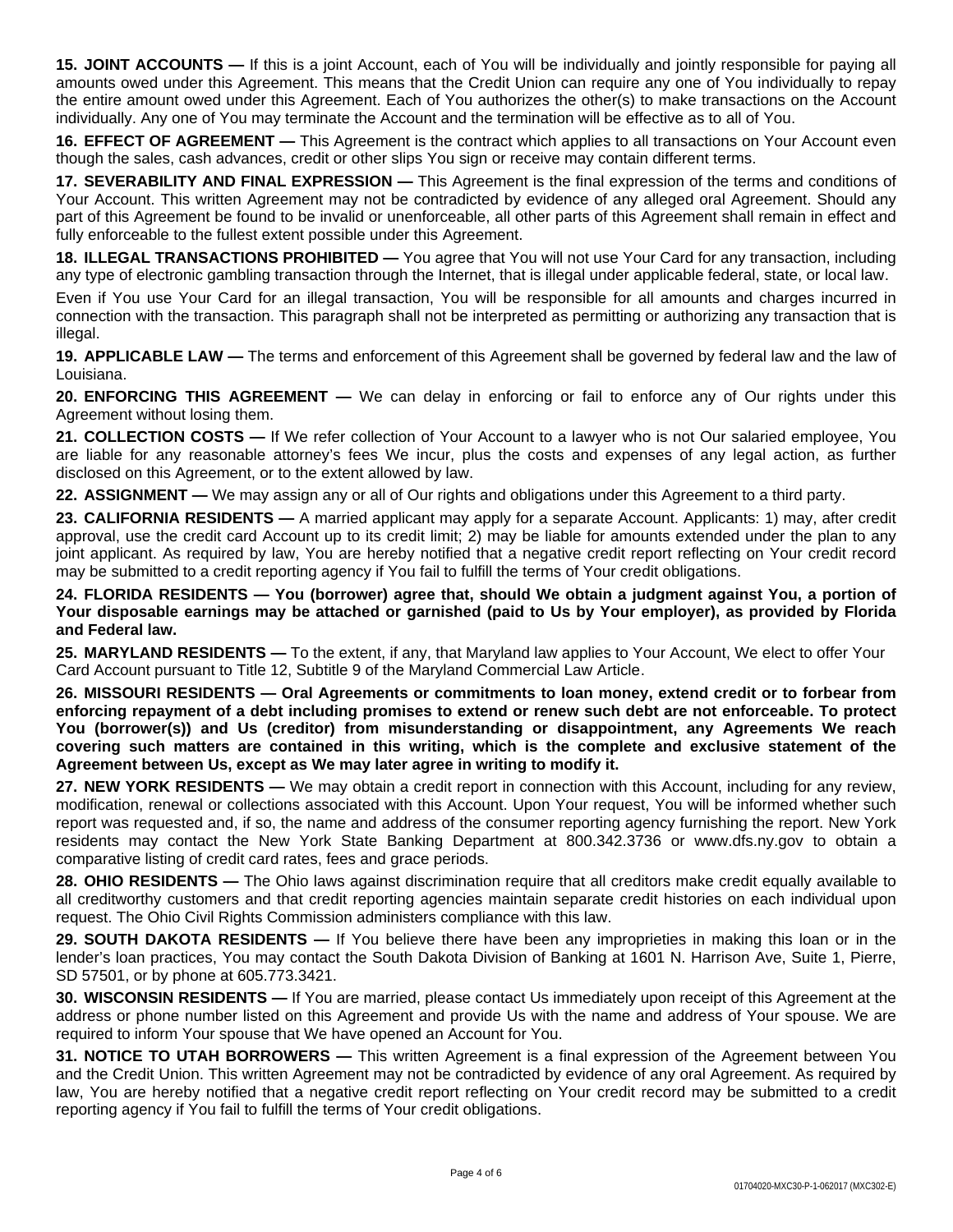**32. THE FOLLOWING IS REQUIRED BY VERMONT LAW — NOTICE TO CO-SIGNER — YOUR SIGNATURE ON THIS NOTE MEANS THAT YOU ARE EQUALLY LIABLE FOR REPAYMENT OF THIS LOAN. IF THE BORROWER DOES NOT PAY, THE LENDER HAS A LEGAL RIGHT TO COLLECT FROM YOU.**